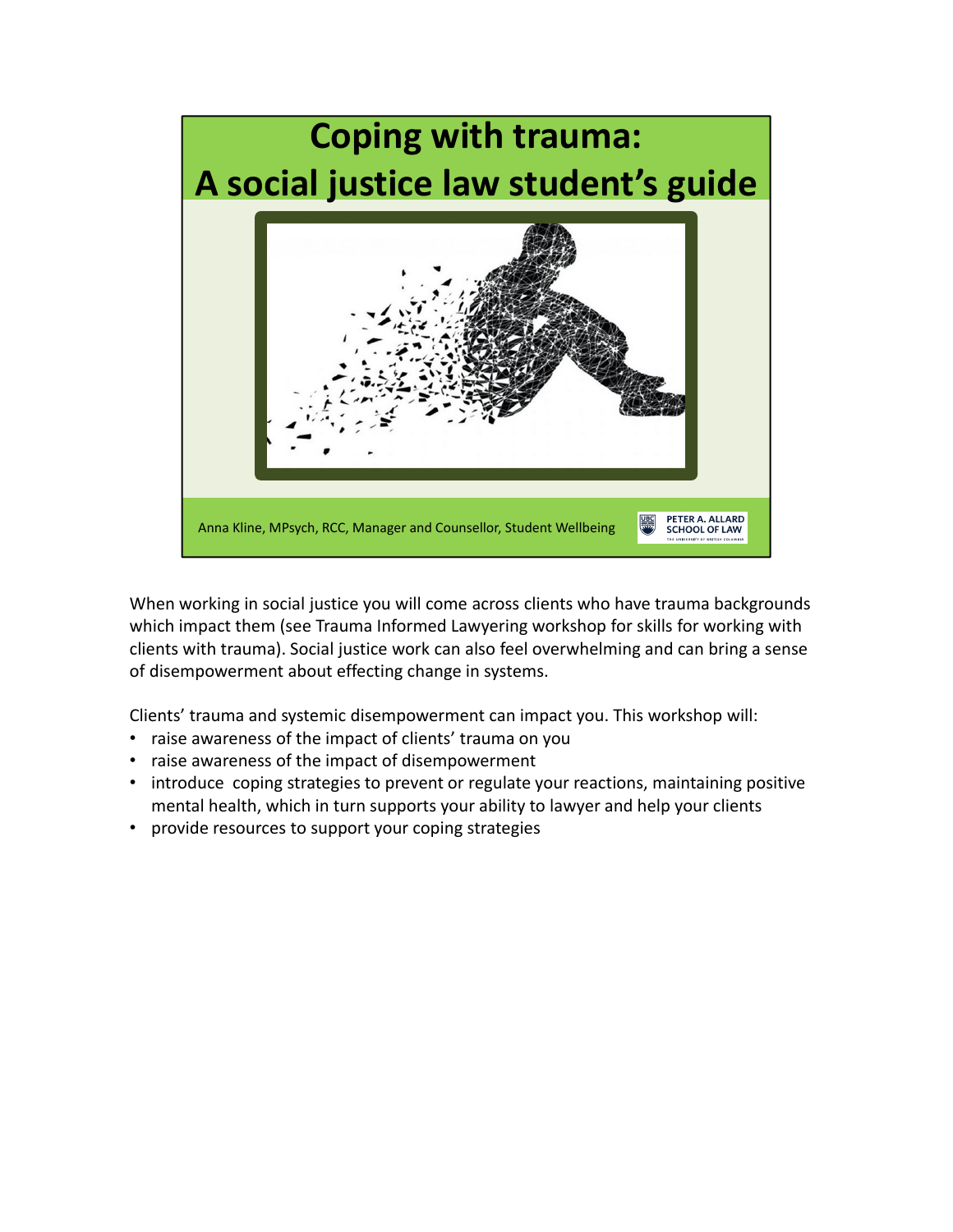## What is trauma?

**Trauma** is the response to a deeply distressing or disturbing event that:

- overwhelms an individual's ability to cope
- causes feelings of helplessness
- diminishes sense of self
- diminishes ability to feel the full range of emotions and experiences

PETER A. ALLARD<br>SCHOOL OF LAW

definition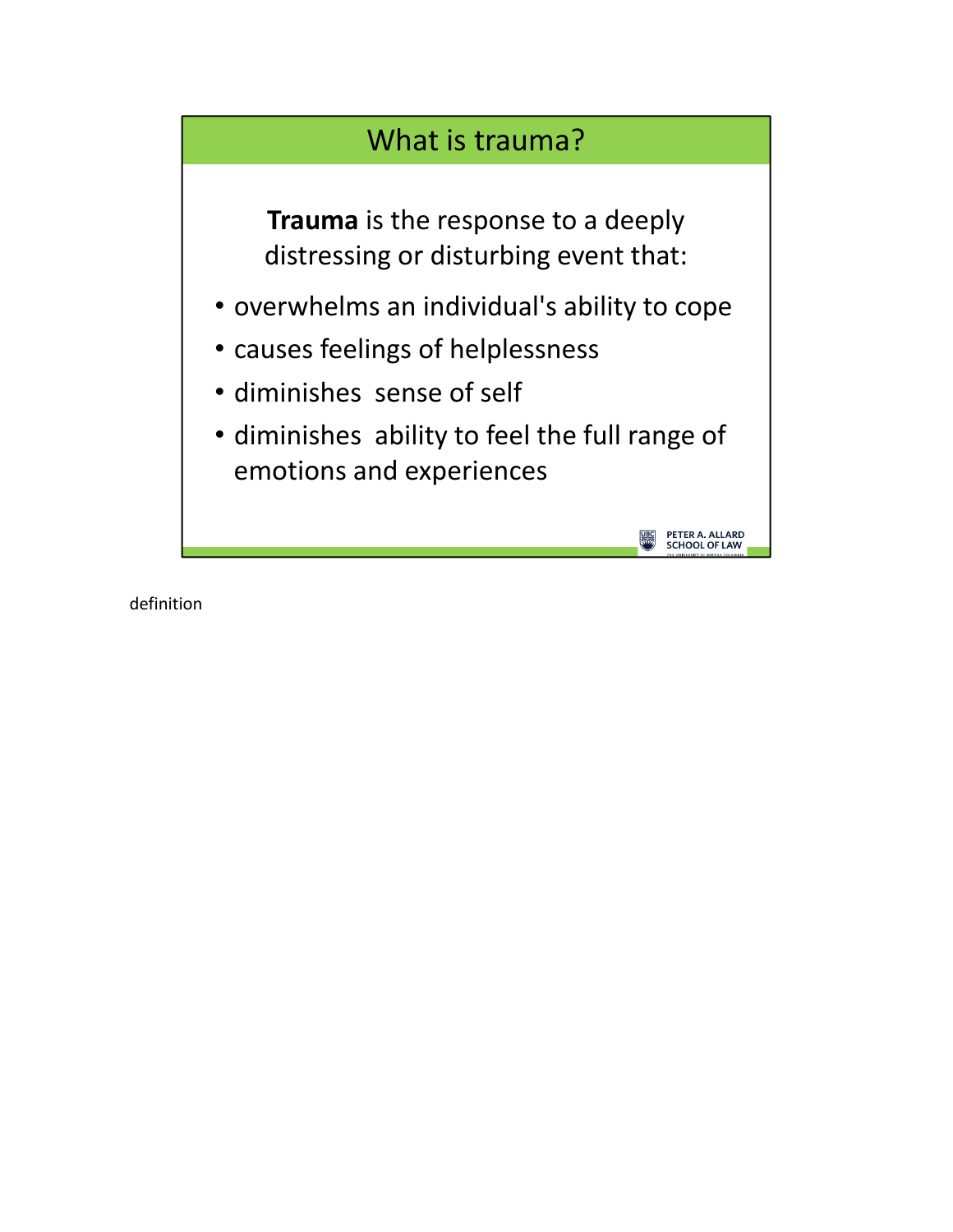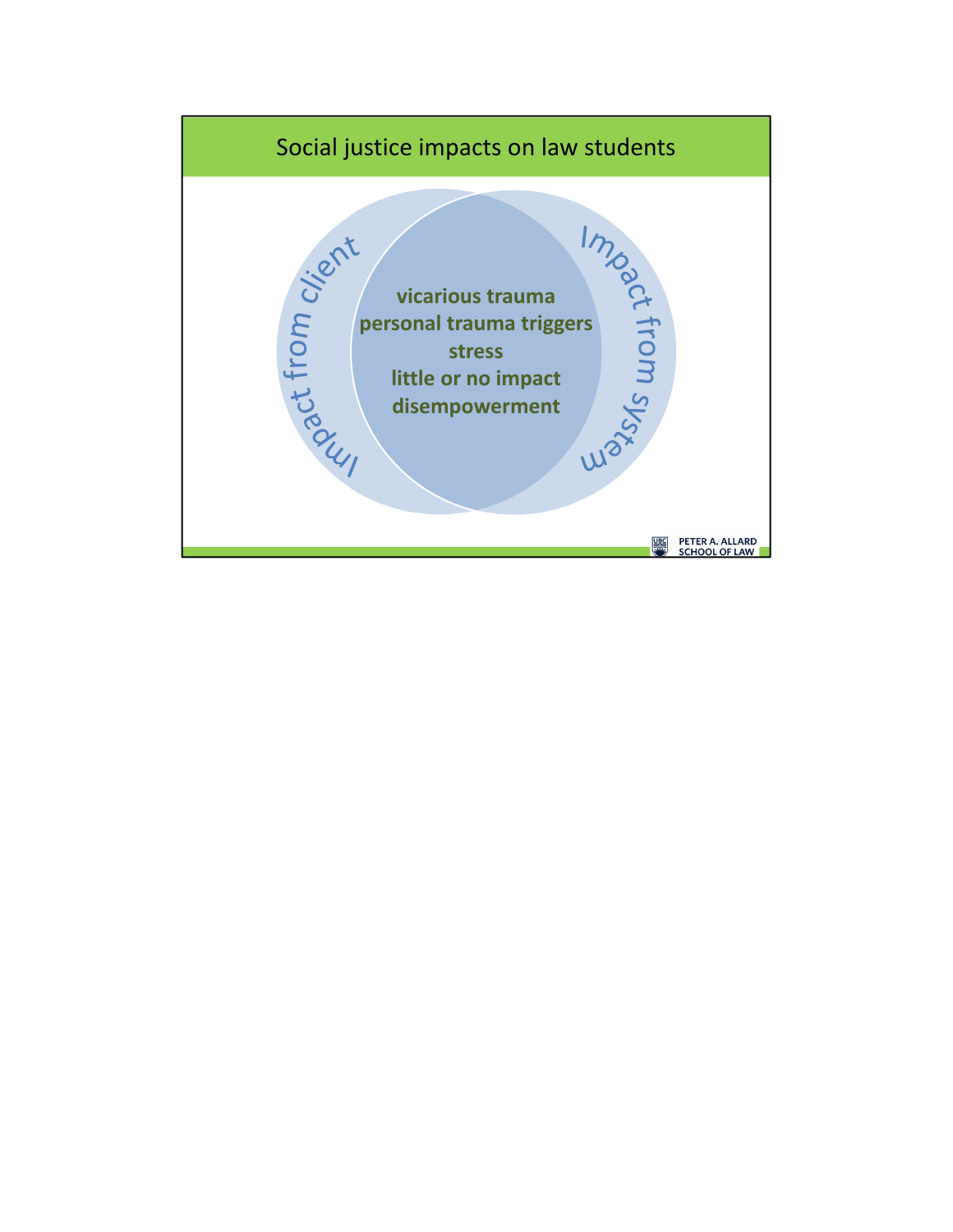

Interacting (listening to, reading or watching) with stories of trauma can:

- result in vicarious trauma reactions within you
- trigger any personal trauma you may have experienced in the present or past
- be extremely stressful (without vicarious trauma or triggering)
- have little or no impact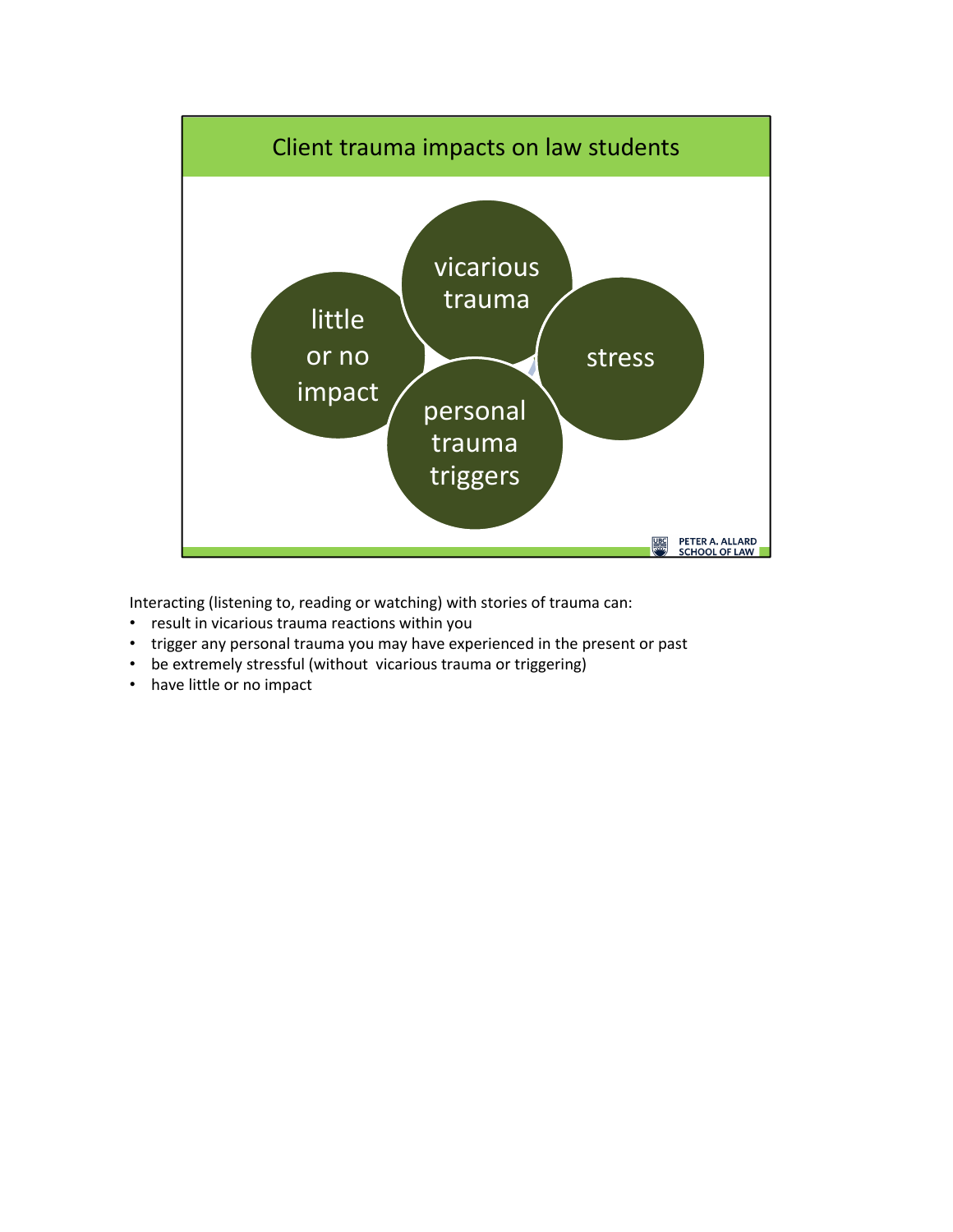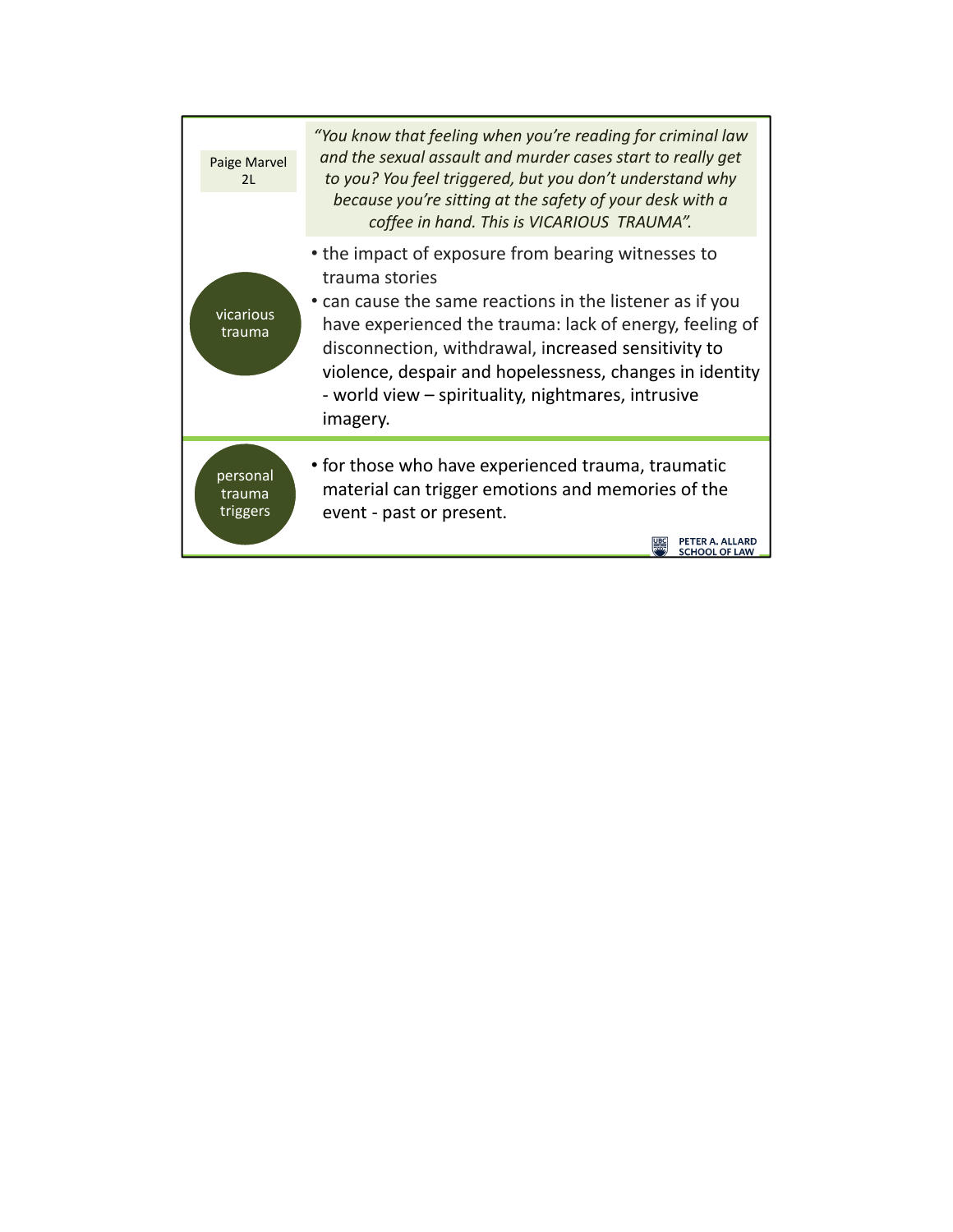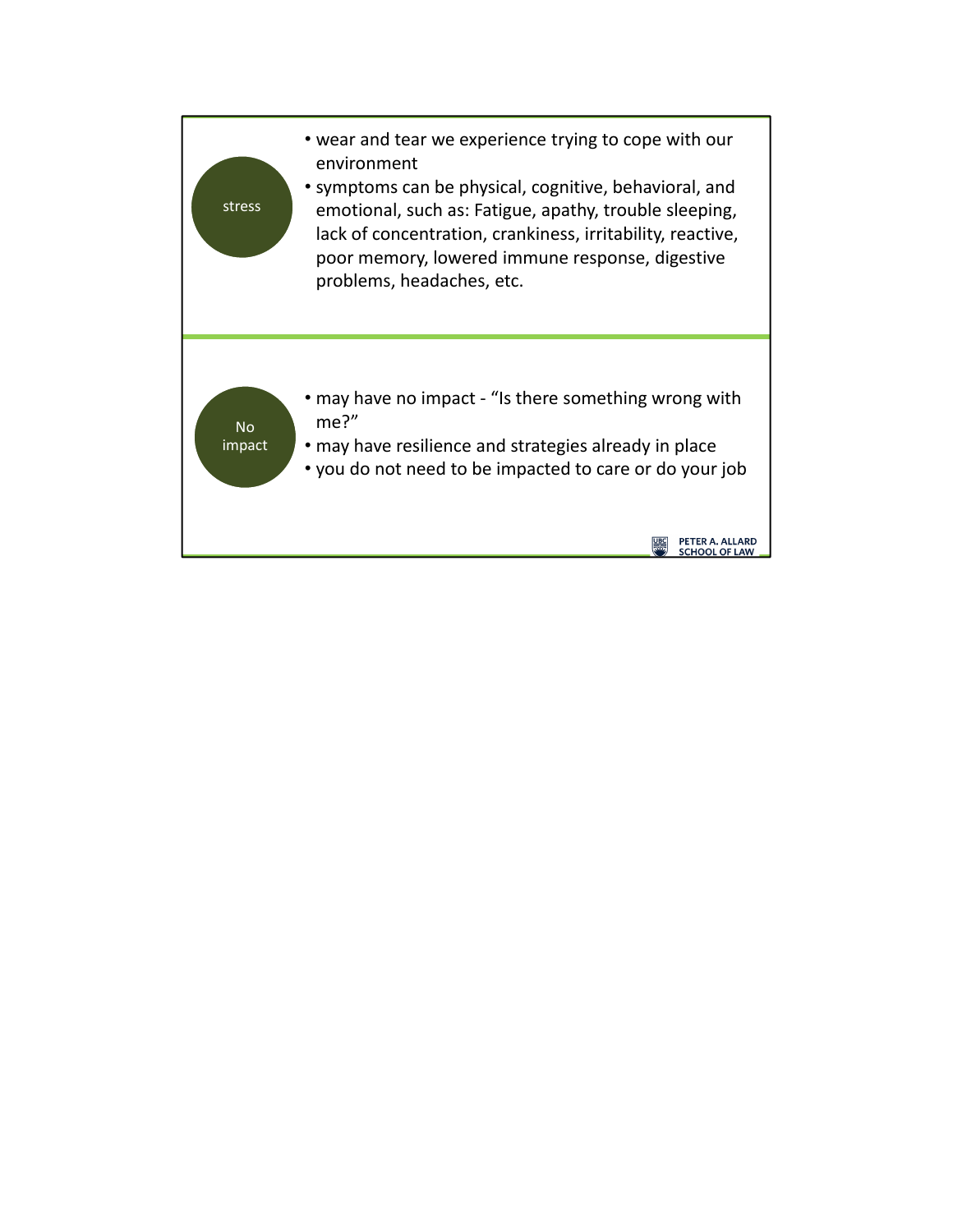

Overwhelming systemic issues in social justice can impact students who have to work within this system. The impact can be:

- similar to that impacted by client trauma:
	- stress
	- little or no impact
	- personal trauma triggers of experiences with systems past and present
- a sense of disempowerment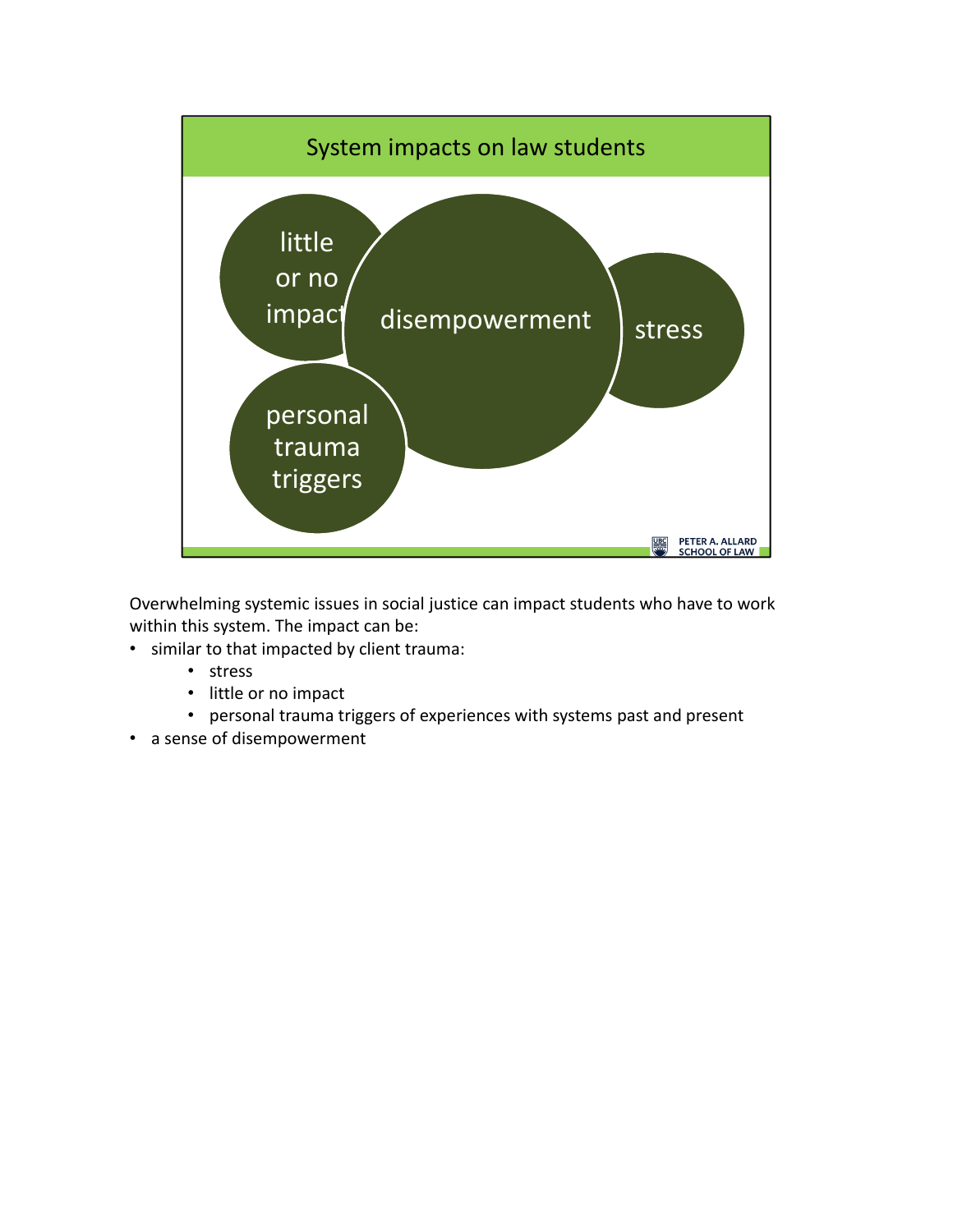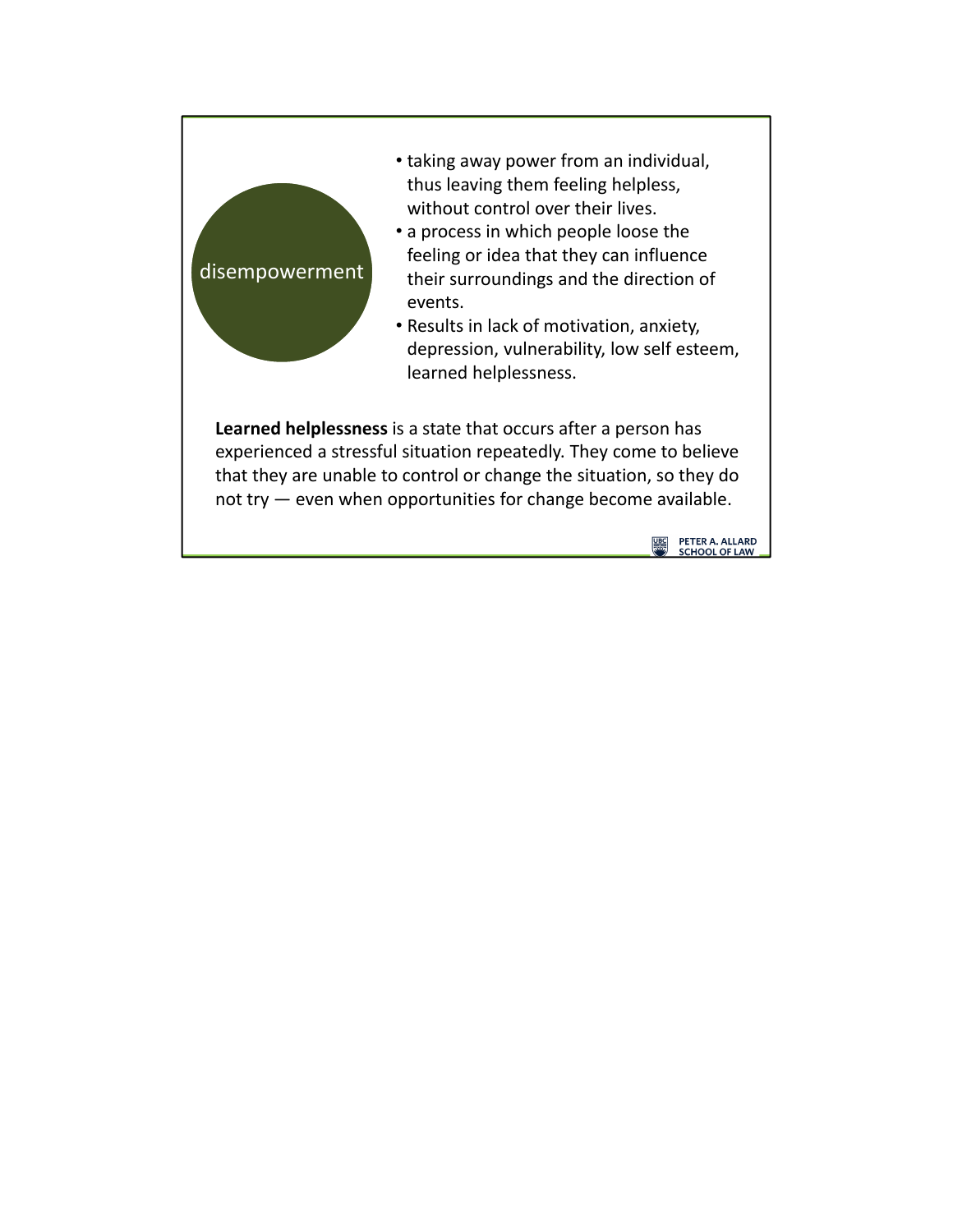

Be proactive to build resiliency - When you know you maybe triggered or content will be difficult: regulation and processing – journaling ,breathing, meditation etc

- balance energy
	- Activity during the day takes energy, especially activity which is stressful or traumatic, remember to balance this energy out with relexaing or energizing energy back into the body, so you feel balanced and have energy to keep going. You may have to check in with yourself and your energy level, and if you know you have something difficult to do during the day, take time to prepare by building energy before and replacing energy after the event.
- the Table
	- Imagine a table between you and anyone you have an interaction with. Imagine that anything that person says to you comes out of their mouth and lies on the table between you. You can leave the words and emotions there on the table. Look at it on the table, take a breath, give yourself time (stop), and think about what the words mean. Are they true? False? How would it make you feel to accept? To decline? You can pick up the words but leave the emotions behind. You can say that's their opinion: "I agree" or 'I disagree" How differently do you feel for stopping to think about it before you accept what people say? Your feelings now are different from you immediate response. Using this visualization proactively helps you to be objective within your relationship circles. "Leave it on the table"
- relationship circles
	- Refers to the diagram where you only bring the part of yourself into the circle that is appropriate for the activity – e.g., at work you bring in your professional you, and leave your personal you out of the circle of interaction.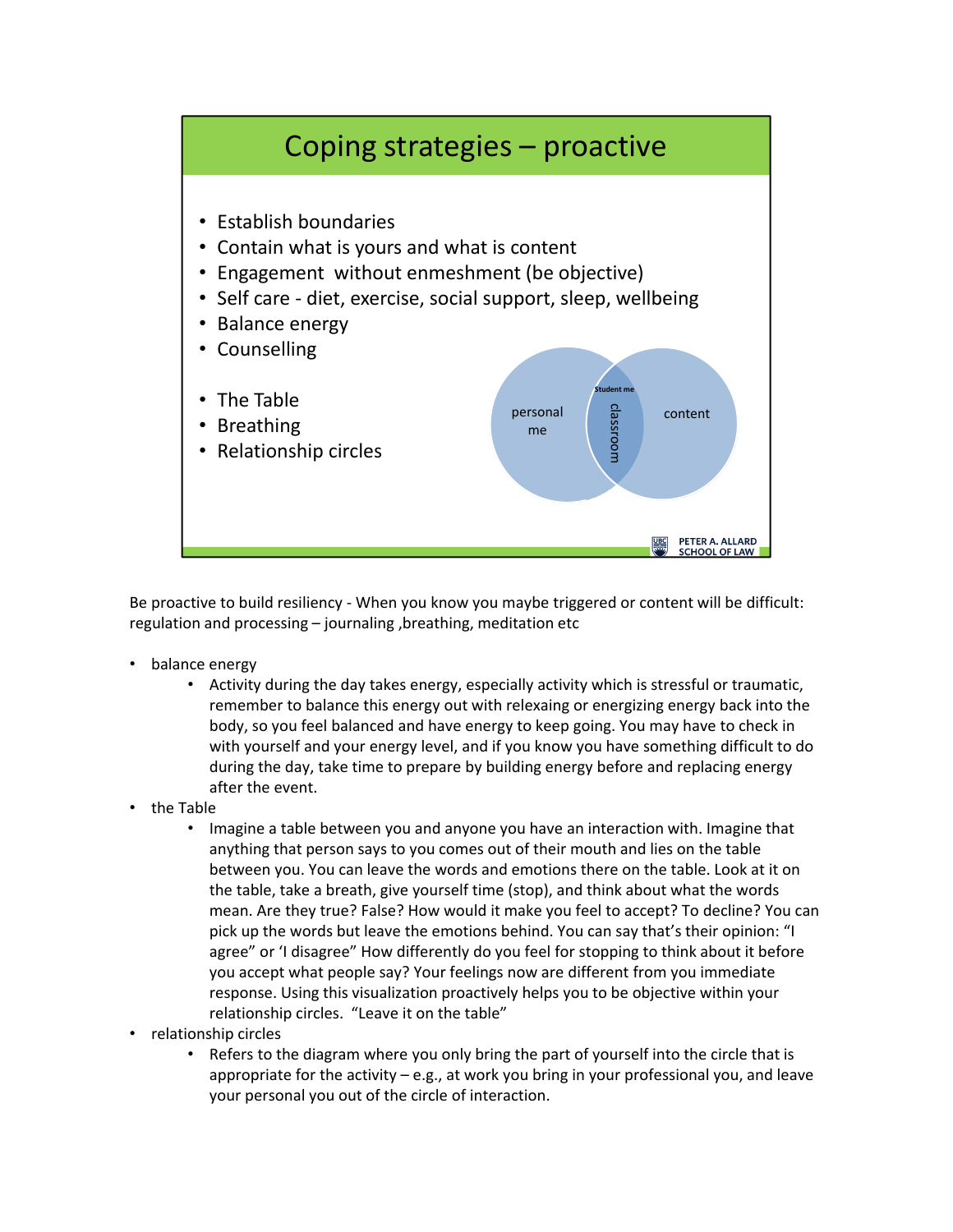## Coping strategies – in the moment

- Be aware
- Take a break
- Grounding techniques:
	- Affirmation
		- "It's on The Table" "its on the classroom" "This is content only"

**PETER A. ALLARD<br>SCHOOL OF LAW** 

- Breathing
- PMR ‐ Tense/release muscles
- Mindfulness (see, hear, smell, taste, touch)
- Thought stop
- Remind self of role and boundaries
- Drink some water

As it is happening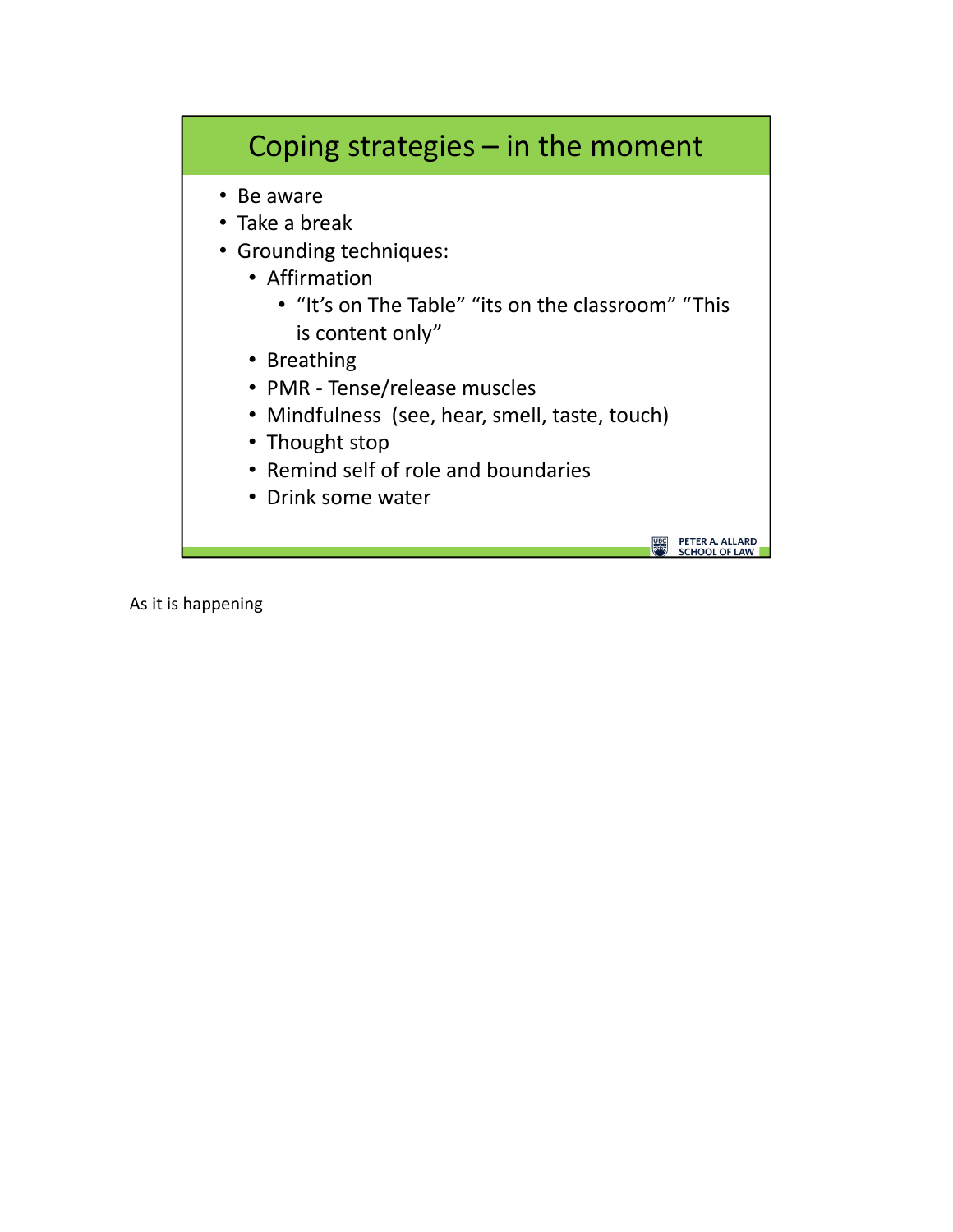## Coping strategies – after

- Process:
	- Talk with your professor, or friend
	- Debrief with a counsellor (Student Wellbeing Counsellor, LAPBC, EmpowerMe)

**PETER A. ALLARD<br>SCHOOL OF LAW** 

• Self care that night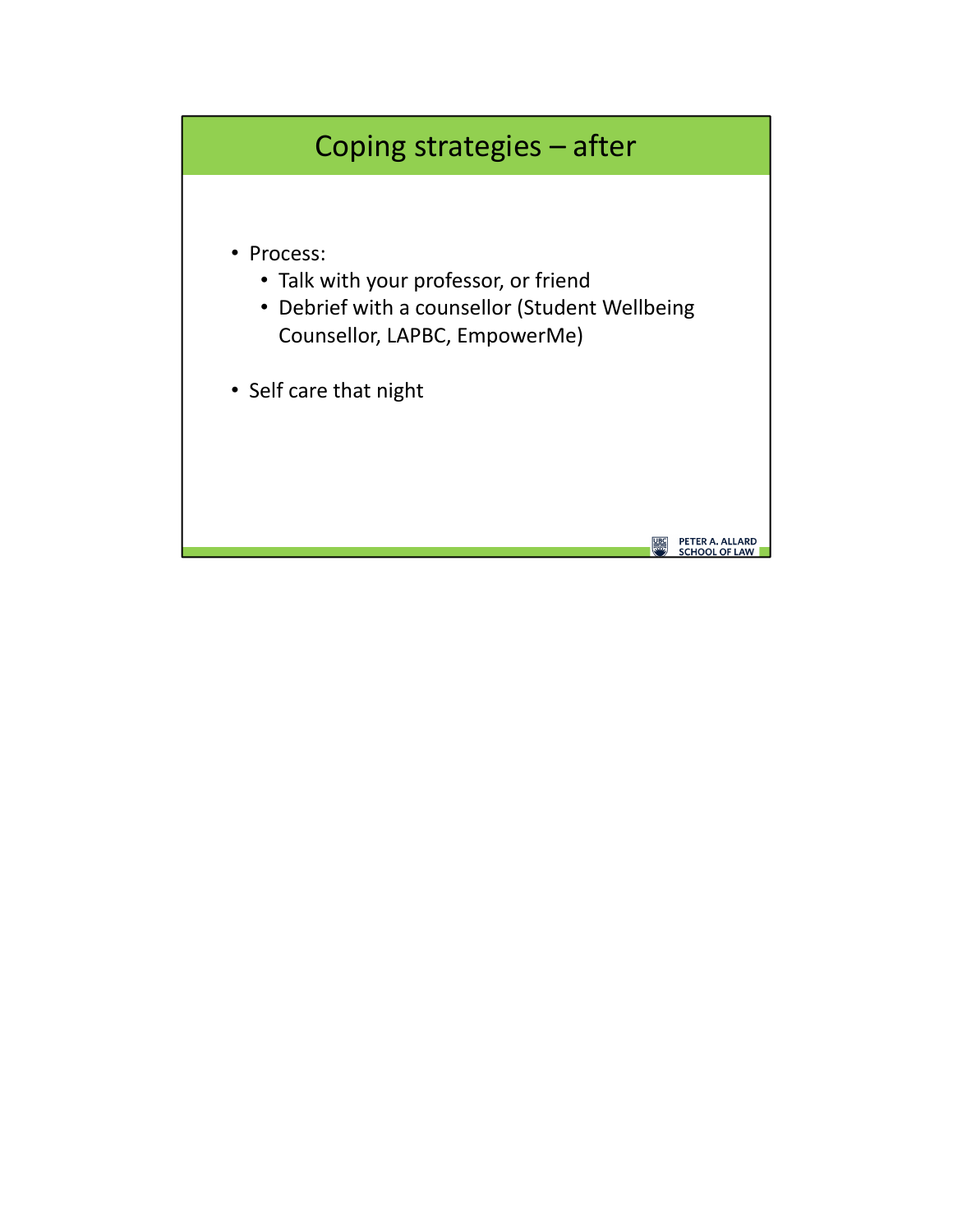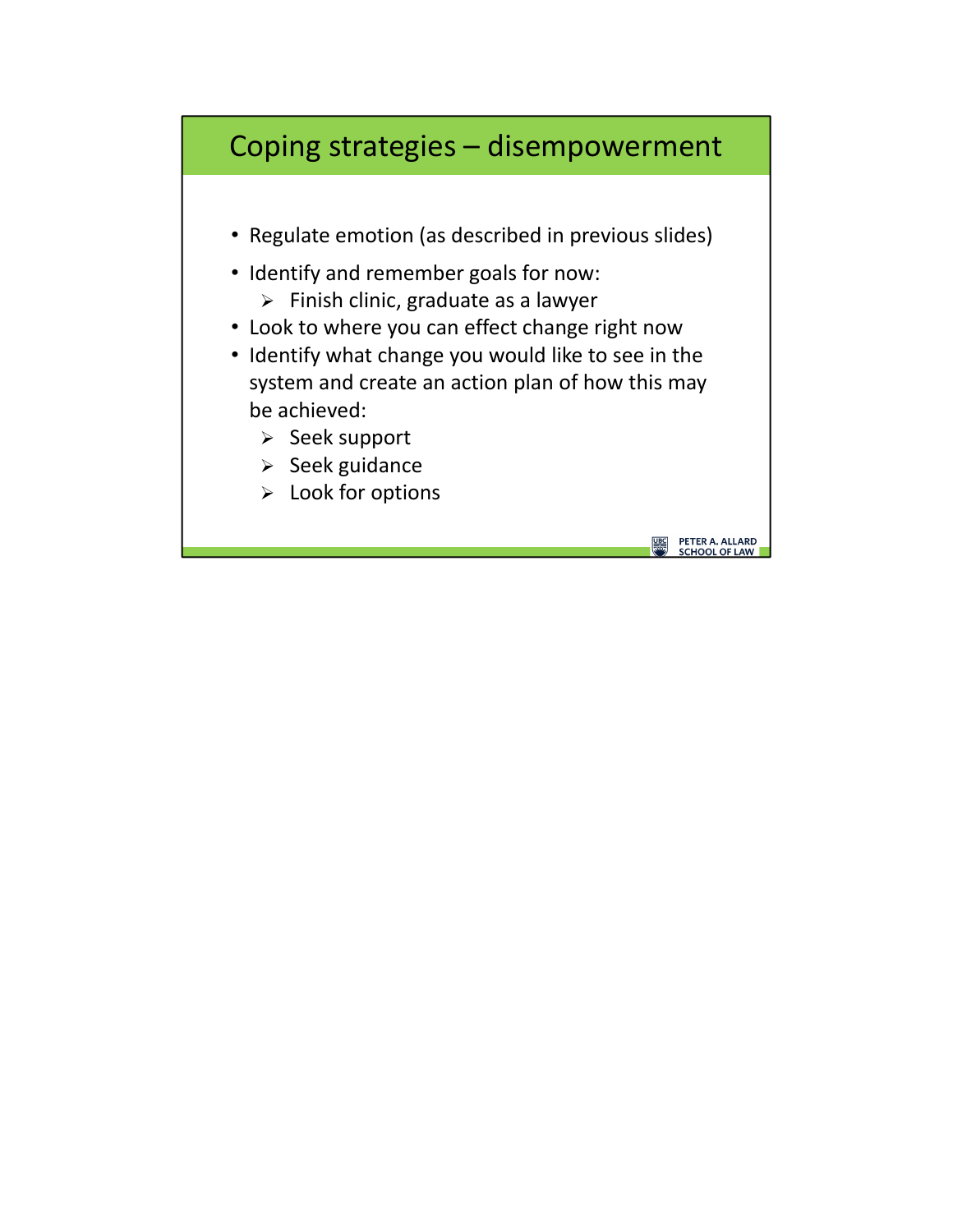

True for those who are not experiencing any impact, are stressed, triggered, or experiencing vicarious trauma. What are my strengths??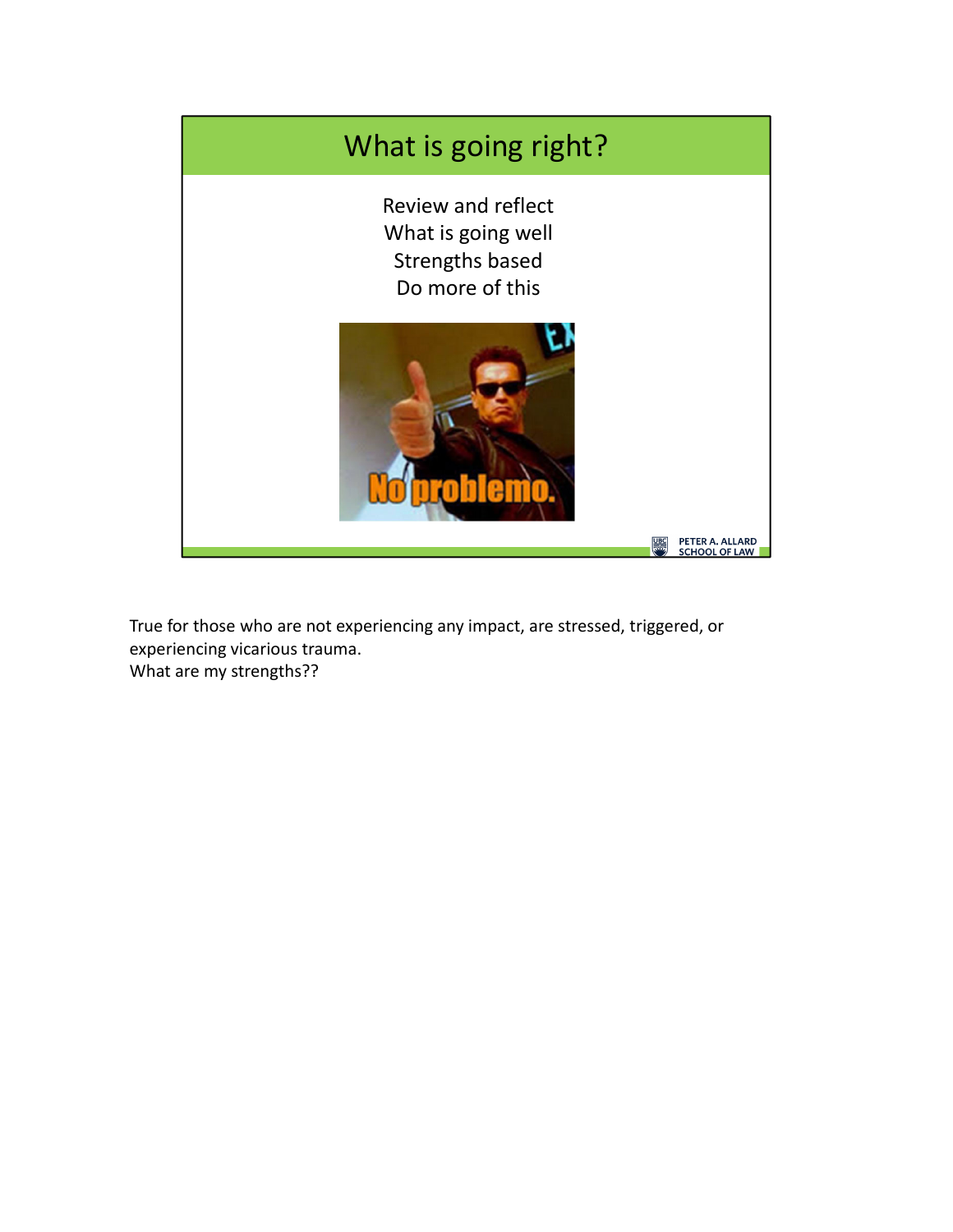

Be thoughtful and compassionate to others' emotional responses and check in with them Check in with self as well afterwards and do self care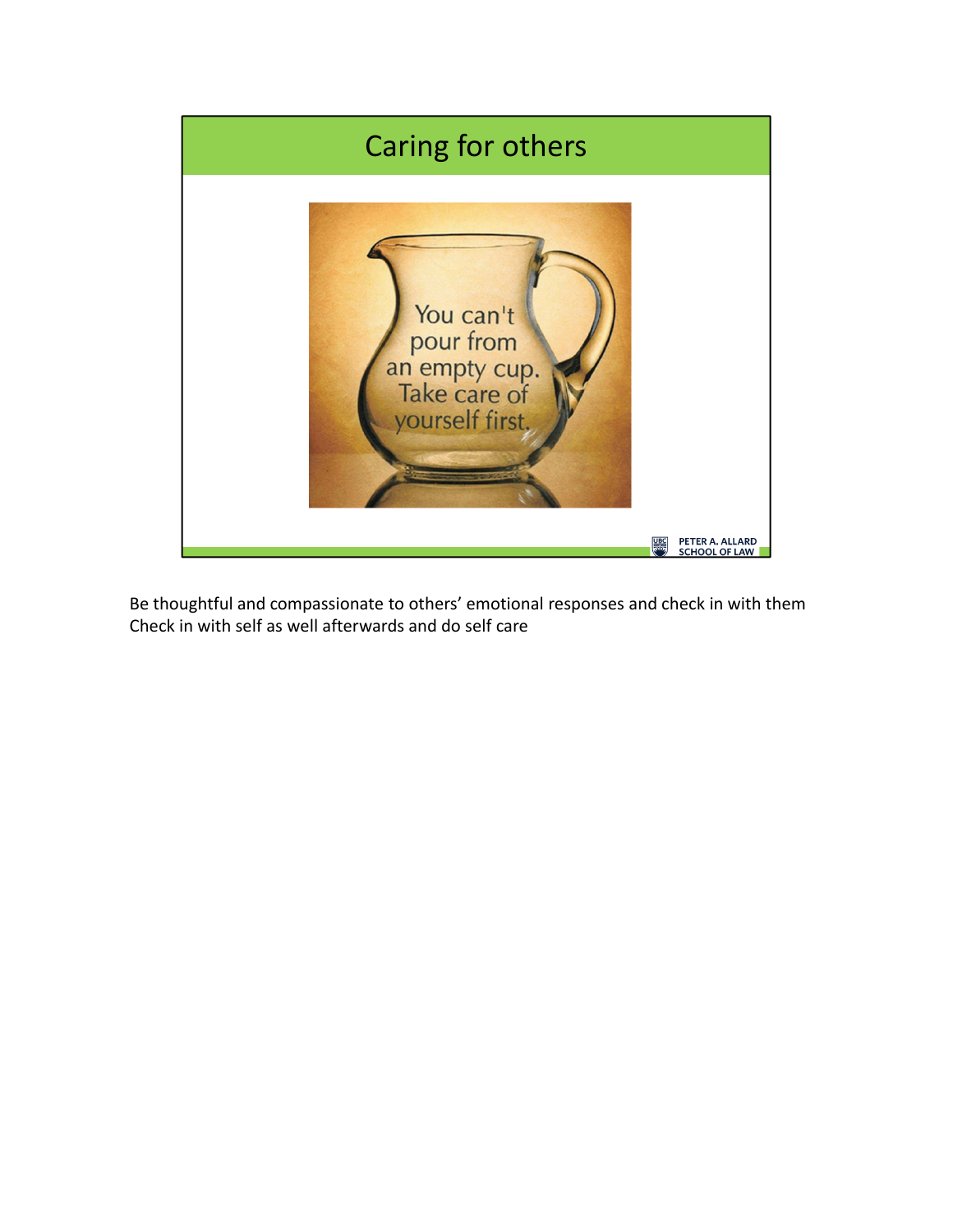## Counselling Resources

- Anna Kline, Student Wellbeing Counsellor, Allard Hall, Rm 147b 604.822.4928 | kline@allard.ubc.ca
- EmpowerMe 1.844.741.6389 ‐ 24/7
- Here2Talk 1.877.857.3397 24/7
- LAPBC 1.888.685.2171 ‐ 24/7
- What is counselling? Could be a debrief, learning strategies, personal growth, processing triggers, trauma work (long term – specialist referral)

PETER A. ALLARD<br>SCHOOL OF LAW

- Remote access for Anna is best through email
- EmpowerMe ubc student community service short term counselling
- Here2Talk BC post secondary student counselling service single session
- LAPBC lawyer/law student BC counselling service longer term counselling